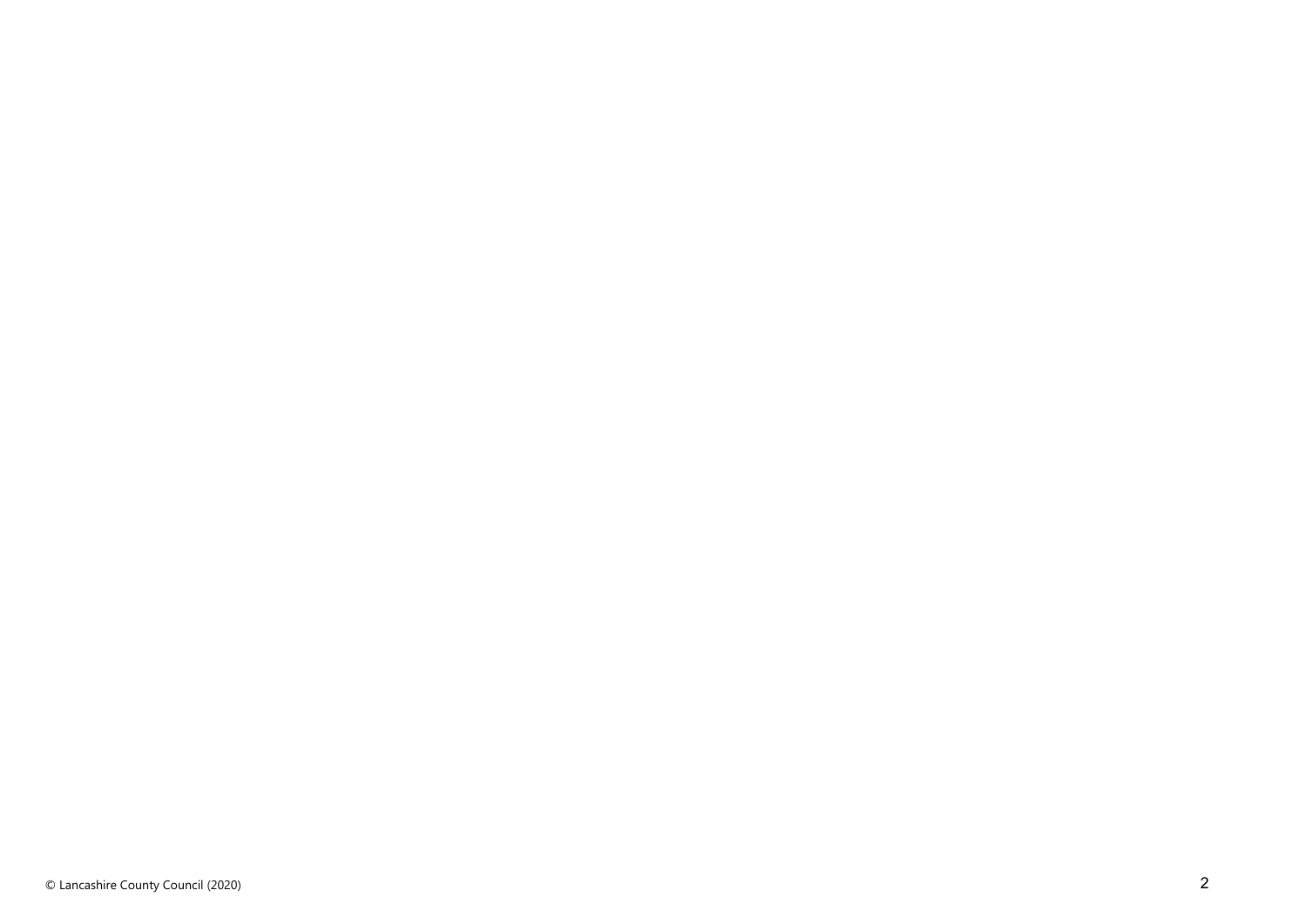# **Key Learning in Writing**

#### **What is** *Key Learning in Writing?*

 The *Key Learning in Writing* statements relate to the age appropriate skills, knowledge and understanding for each year group. These key pieces of learning will support pupils in becoming effective and reflective independent writers.

#### **Where have they come from?**

The *Key Learning* statements have been identified primarily from the National Curriculum 2014 programmes of study.

#### **How might** *Key Learning in Writing* **be useful?**

The *Key Learning* statements should help to focus, and be exemplified during, whole class teaching. Taught in the context of lively, engaging and creative units of work, they help to ensure that pupils make progress as writers. Teaching should ensure that skills are modelled and scaffolded and that pupils are given opportunities to apply them in a range of different contexts. Regular teaching of skills would normally take place through a combination of lively 'warm up' sessions (particularly during the earlier phases of the teaching sequence), shared writing and guided writing. Pupils will practise applying their learning during independent and guided writing and have regular opportunities to reflect on how well they have done. To consolidate, children should be encouraged to apply their learning in their cross curricular writing.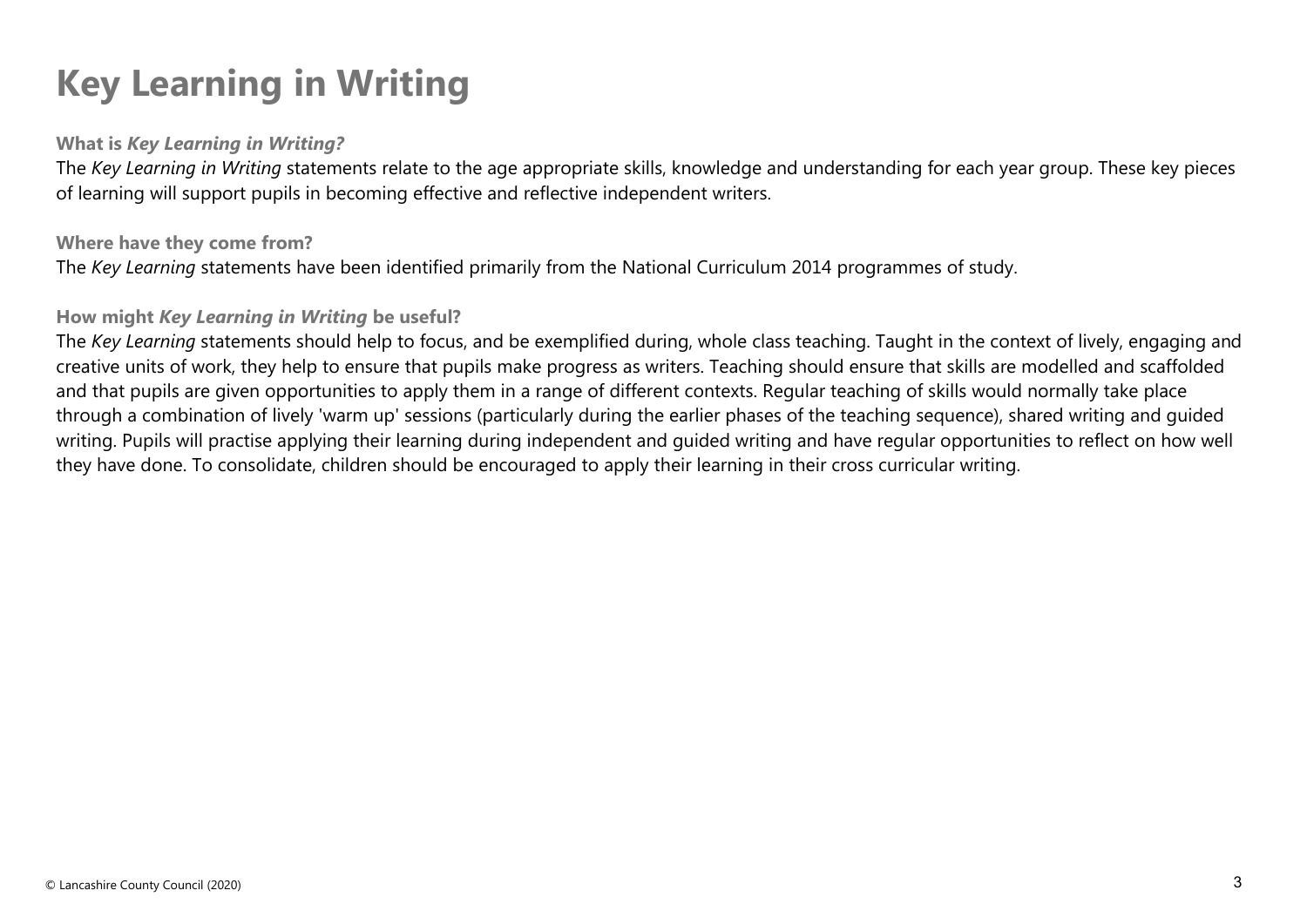| <b>Composition</b>                                                                                                                                                                                                                                                                                                                                                                                                                                                                                                                                                                                                                                                                                                                                                                                                                                                                                                      |                                                                                                                                                                                                                                                                                                                                                                                                                                                                                                                                                                                                                                                                                                                                                                                                                                                                                                                                                | <b>Transcription</b>                                                                                                                                                                                                                                                                                                                                                                                                                                                                                                                                                                                                                                                                                                                                                                                                                                                                                                                                                                                                                                                                                                                                                                                                                                                                                                                                                                                                                                                                          |                                                                                                                                                                                                                                                                                                                                                                                                                                                                                                                                                                                                                          |
|-------------------------------------------------------------------------------------------------------------------------------------------------------------------------------------------------------------------------------------------------------------------------------------------------------------------------------------------------------------------------------------------------------------------------------------------------------------------------------------------------------------------------------------------------------------------------------------------------------------------------------------------------------------------------------------------------------------------------------------------------------------------------------------------------------------------------------------------------------------------------------------------------------------------------|------------------------------------------------------------------------------------------------------------------------------------------------------------------------------------------------------------------------------------------------------------------------------------------------------------------------------------------------------------------------------------------------------------------------------------------------------------------------------------------------------------------------------------------------------------------------------------------------------------------------------------------------------------------------------------------------------------------------------------------------------------------------------------------------------------------------------------------------------------------------------------------------------------------------------------------------|-----------------------------------------------------------------------------------------------------------------------------------------------------------------------------------------------------------------------------------------------------------------------------------------------------------------------------------------------------------------------------------------------------------------------------------------------------------------------------------------------------------------------------------------------------------------------------------------------------------------------------------------------------------------------------------------------------------------------------------------------------------------------------------------------------------------------------------------------------------------------------------------------------------------------------------------------------------------------------------------------------------------------------------------------------------------------------------------------------------------------------------------------------------------------------------------------------------------------------------------------------------------------------------------------------------------------------------------------------------------------------------------------------------------------------------------------------------------------------------------------|--------------------------------------------------------------------------------------------------------------------------------------------------------------------------------------------------------------------------------------------------------------------------------------------------------------------------------------------------------------------------------------------------------------------------------------------------------------------------------------------------------------------------------------------------------------------------------------------------------------------------|
| Vocabulary, grammar and<br>punctuation                                                                                                                                                                                                                                                                                                                                                                                                                                                                                                                                                                                                                                                                                                                                                                                                                                                                                  | <b>Composition</b>                                                                                                                                                                                                                                                                                                                                                                                                                                                                                                                                                                                                                                                                                                                                                                                                                                                                                                                             | <b>Spelling</b>                                                                                                                                                                                                                                                                                                                                                                                                                                                                                                                                                                                                                                                                                                                                                                                                                                                                                                                                                                                                                                                                                                                                                                                                                                                                                                                                                                                                                                                                               | <b>Handwriting</b>                                                                                                                                                                                                                                                                                                                                                                                                                                                                                                                                                                                                       |
| "Say, and hold in memory whilst writing, simple<br>sentences which make sense.<br>"Write simple sentences that can be read by<br>themselves and others.<br>Separate words with spaces.<br>"Use punctuation to demarcate simple<br>sentences (capital letters and full stops).<br>"Use capital letter for the personal pronoun I.<br>"Use capital letters for names of people,<br>places and days of the week.<br>"Identify and use question marks and<br>exclamation marks.<br>Use the joining word and to link words and<br>clauses.<br>Extend range of joining words to link words<br>and clauses using but and or.<br>"Make singular nouns plural using 's' and 'es'<br>e.g. dog, dogs; wish, wishes.<br>" Add suffixes to verbs where no spelling<br>change is needed to the root word e.g.<br>helping, helped, helper.<br>Add the prefix 'un' to verbs and adjectives to<br>change the meaning e.g. untie, unkind. | <b>Planning</b><br>Orally plan and rehearse ideas.<br>Sequence ideas and events in narrative.<br>Sequence ideas and events in non-fiction.<br>Use familiar plots for structuring the opening,<br>middle and end of their stories.<br><b>Drafting and Writing</b><br>" Orally compose every sentence before writing.<br>Re-read every sentence to check it makes<br>sense.<br>"Compose and sequence their own sentences to<br>write short narratives.<br>"Compose and sequence their own sentences to<br>write short non-fiction texts, e.g. recounts,<br>information texts, instructions.<br>"Use formulaic phrases to open and close texts.<br>■ Write in different forms with simple text type<br>features e.g. instructions, narratives, recounts,<br>poems, information texts.<br><b>Evaluating and Editing</b><br>"Discuss their writing with adults and peers.<br>Performing<br>Read aloud their writing audibly to adults and<br>peers. | "Spell words using the 40+ phonemes already taught,<br>including making phonically plausible attempts at<br>more complex words.<br>"Spell words with the sounds /f/, /l/, /s/, /z/ and /k/<br>spelt ff, II, ss, zz and ck, e.g. off, well, miss, buzz, back.<br>"Spell words with the /ŋ/sound spelt n before k, e.g.<br>bank, think.<br>Divide words into syllables, e.g. pocket.<br>"Spell words with -tch, e.g. catch, fetch, kitchen, notch,<br>hutch.<br>"Spell words with the /v/ sound at the end of words,<br>e.g. have, live, give.<br>Add s and es to words, e.g. thanks, catches.<br>Add the endings -ing, -ed and -er to verbs where no<br>change is needed to the root word.<br>Add -er and -est to adjectives where no change is<br>needed to the root word.<br>Spell words with vowel digraphs.<br>" Spell words with vowel trigraphs.<br>" Spell words ending -y (/i:/ or /I/), e.g. happy.<br>"Spell words with new consonant spellings ph and wh,<br>e.g. dolphin, wheel.<br>"Spell words using k for the /k/ sound, e.g. Kent.<br>Add the prefix -un.<br>"Spell compound words, e.g. farmyard, bedroom.<br>" Spell common exception words (see below).<br>Spell days of the week.<br>■ Name the letters of the alphabet in order.<br>Use letter names to distinguish between alternative<br>spellings of the same sound.<br>■ Write from memory simple sentences dictated by the<br>teacher that include words using the GPCs and<br>common exception words taught so far. | Sit correctly at a table and hold a pencil<br>correctly.<br>Hold a pencil with an effective grip.<br>" Form lower-case letters correctly -<br>starting and finishing in the right place,<br>going the right way round, correctly<br>oriented.<br>Form digits 0-9 correctly.<br>Practise forming letters in<br>handwriting families:<br>'Long ladders' $-$ i, j, l, t, u,<br>'One armed robots' - b, h, m, n p, r<br>'Curly caterpillars' - c, a, d, e, g, o, q,<br>f, s<br>Zig-zag letters - k, v, w, x, y, z<br>Have clear ascenders ('tall letters') and<br>descenders ('tails').<br>" Form capital letters correctly. |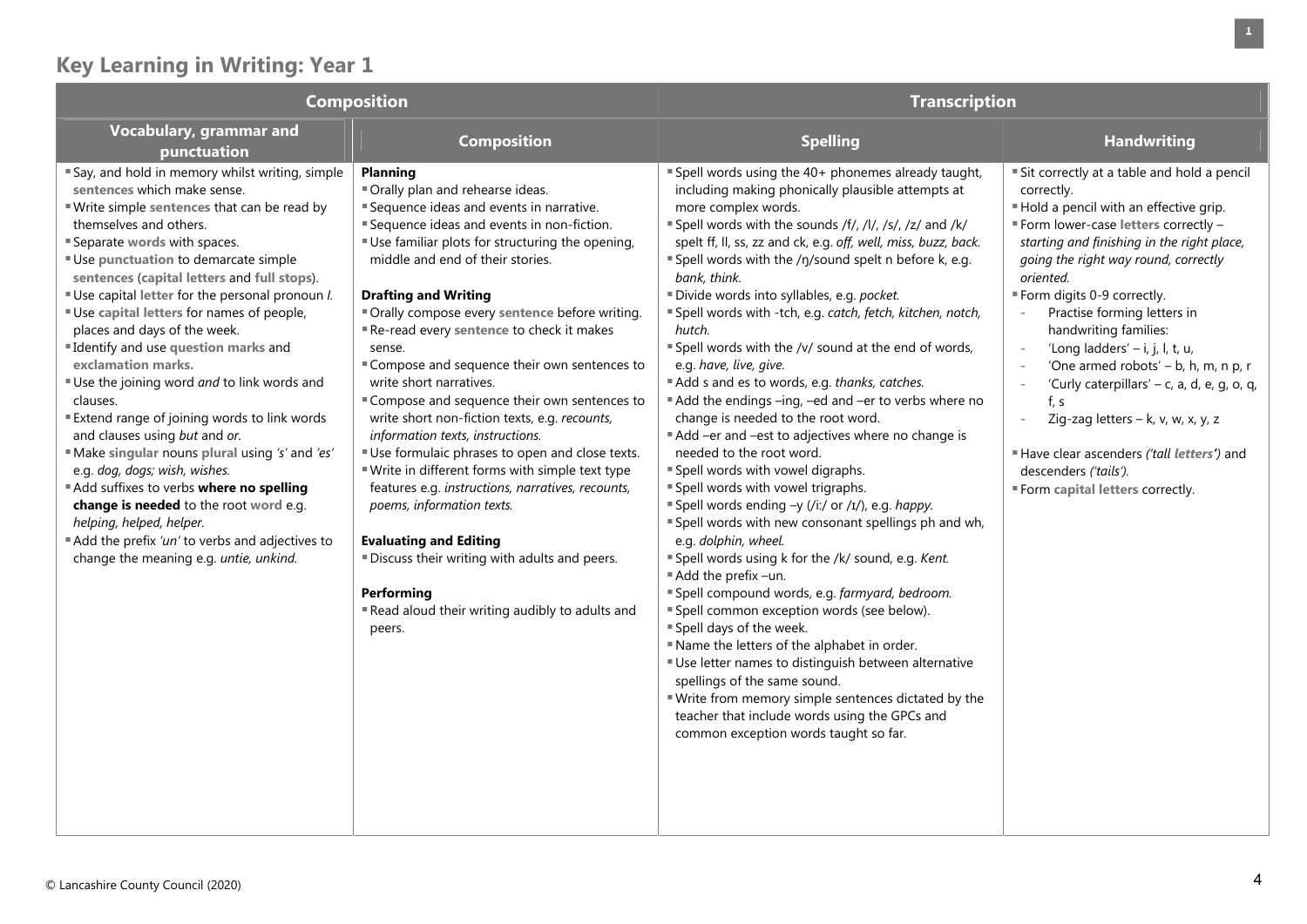| <b>Composition</b>                                                                                                                                                                                                                                                                                                                                                                                                                                                                                                                                                                                                                                                                                                                                                                                                                                                                                                                                                                                                                                                                                                                                                                                                                                                                                                                                                                                                                                                                                                                                                |                                                                                                                                                                                                                                                                                                                                                                                                                                                                                                                                                                                                                                                                                                                                                                                                                                                                                                                                                                                                                                                                                                                                                                             | <b>Transcription</b>                                                                                                                                                                                                                                                                                                                                                                                                                                                                                                                                                                                                                                                                                                                                                                                                                                                                                                                                                                                                                                                                                                                                                                                                                                                                                                                                                                                                                                                                                                                                                                                                    |                                                                                                                                                                                                                                                                                                                                                                                                                                                                                                                                                                                                                                   |  |
|-------------------------------------------------------------------------------------------------------------------------------------------------------------------------------------------------------------------------------------------------------------------------------------------------------------------------------------------------------------------------------------------------------------------------------------------------------------------------------------------------------------------------------------------------------------------------------------------------------------------------------------------------------------------------------------------------------------------------------------------------------------------------------------------------------------------------------------------------------------------------------------------------------------------------------------------------------------------------------------------------------------------------------------------------------------------------------------------------------------------------------------------------------------------------------------------------------------------------------------------------------------------------------------------------------------------------------------------------------------------------------------------------------------------------------------------------------------------------------------------------------------------------------------------------------------------|-----------------------------------------------------------------------------------------------------------------------------------------------------------------------------------------------------------------------------------------------------------------------------------------------------------------------------------------------------------------------------------------------------------------------------------------------------------------------------------------------------------------------------------------------------------------------------------------------------------------------------------------------------------------------------------------------------------------------------------------------------------------------------------------------------------------------------------------------------------------------------------------------------------------------------------------------------------------------------------------------------------------------------------------------------------------------------------------------------------------------------------------------------------------------------|-------------------------------------------------------------------------------------------------------------------------------------------------------------------------------------------------------------------------------------------------------------------------------------------------------------------------------------------------------------------------------------------------------------------------------------------------------------------------------------------------------------------------------------------------------------------------------------------------------------------------------------------------------------------------------------------------------------------------------------------------------------------------------------------------------------------------------------------------------------------------------------------------------------------------------------------------------------------------------------------------------------------------------------------------------------------------------------------------------------------------------------------------------------------------------------------------------------------------------------------------------------------------------------------------------------------------------------------------------------------------------------------------------------------------------------------------------------------------------------------------------------------------------------------------------------------------------------------------------------------------|-----------------------------------------------------------------------------------------------------------------------------------------------------------------------------------------------------------------------------------------------------------------------------------------------------------------------------------------------------------------------------------------------------------------------------------------------------------------------------------------------------------------------------------------------------------------------------------------------------------------------------------|--|
| <b>Vocabulary, grammar and</b><br>punctuation                                                                                                                                                                                                                                                                                                                                                                                                                                                                                                                                                                                                                                                                                                                                                                                                                                                                                                                                                                                                                                                                                                                                                                                                                                                                                                                                                                                                                                                                                                                     | <b>Composition</b>                                                                                                                                                                                                                                                                                                                                                                                                                                                                                                                                                                                                                                                                                                                                                                                                                                                                                                                                                                                                                                                                                                                                                          | <b>Spelling</b>                                                                                                                                                                                                                                                                                                                                                                                                                                                                                                                                                                                                                                                                                                                                                                                                                                                                                                                                                                                                                                                                                                                                                                                                                                                                                                                                                                                                                                                                                                                                                                                                         | <b>Handwriting</b>                                                                                                                                                                                                                                                                                                                                                                                                                                                                                                                                                                                                                |  |
| As above and:<br>Say, write and punctuate simple and<br>compound sentences using the joining words<br>and, but, so and or (co-ordination).<br>Use sentences with different forms:<br>statement, question, command,<br>exclamation.<br>" Secure the use of full stops, capital letters,<br>exclamation marks and question marks.<br>"Use commas to separate items in a list.<br>"Use apostrophes for contracted forms e.g.<br>don't, can't, wouldn't, you're, I'll.<br>"Use apostrophes for singular possession in<br>nouns, e.g. the girl's name.<br>Use subordination for time using when, before<br>and after e.g. We went out to play when we<br>had finished our writing. When we had finished<br>our writing, we went out to play.<br>Use subordination for reason using because<br>and if e.g. I put my coat on because it was<br>raining. Because it was raining, I put on my<br>coat.<br>Use the subordinating conjunction that in a<br>sentence, e.g. I hope that it doesn't rain on<br>sports day.<br>Select, generate and effectively use verbs.<br>Explore the progressive form of verbs in the<br>present tense (e.g. she is drumming) and past<br>tense (e.g. he was shouting) to mark actions in<br>progress.<br>Use past tense for narrative, recount (e.g.<br>diary, newspaper report, biography) historical<br>reports.<br>"Use present tense for non-chronological<br>reports and persuasive adverts.<br>Select, generate and effectively use nouns.<br>" Add suffixes ness and er to craate nouns e.g.<br>happiness, sadness, teacher, baker. | As above and:<br><b>Planning</b><br>■ Plan and discuss what to write about e.g. story<br>mapping, collecting new vocabulary, key words<br>and ideas.<br><b>Drafting and Writing</b><br>" Orally rehearse each sentence prior to writing.<br>■ Develop a positive attitude to writing.<br>" Develop stamina for writing in order to write at<br>length.<br>■ Write about real and fictional events.<br>■ Write simple poems based on models.<br>"Make simple notes from non-fiction texts, e.g.<br>highlighting and noting key words.<br>Use specific text type features to write for a<br>range of audiences and purposes e.g. to<br>instruct, inform, entertain, explain, discuss,<br>persuade.<br><b>Evaluating and Editing</b><br>Edit and improve own writing in relation to<br>audience and purpose.<br>" Evaluate their writing with adults and peers.<br>■ Proofread to check for errors in spelling,<br>grammar and punctuation.<br>■ Proofread to check for correct form of verbs<br>within sentences, e.g. correcting he walking to<br>the shop to he walked to the shop.<br>Performing<br>Read aloud their writing with intonation to<br>make the meaning clear. | As above and:<br>■ Segment spoken words into phonemes and represent<br>these by graphemes, spelling many correctly.<br>Learn new ways of spelling phonemes for which one or<br>more spellings are already known.<br>" Learn to spell common exception words (see below).<br>"Learn to spell more words with contracted forms, e.g.<br>can't, didn't, hasn't, couldn't, it's, I'll.<br>"Learn the possessive apostrophe (singular), e.g. the<br>girl's book.<br>" To spell correctly, distinguish between homophones<br>(e.g. here and hear; sea and see; bear and bare; night<br>and knight) and near-homophones (e.g. quite and<br>quiet; one and won; are and our).<br>Add suffixes ness and er e.g. happiness, sadness,<br>teacher, baker.<br>" Add suffix ment to spell longer words, e.g. enjoyment.<br>" Add suffixes ful and less e.g. playful, careful, careless,<br>hopeless.<br>Use suffixes er and est e.g. faster, fastest, smaller,<br>smallest.<br>Use suffix ly e.g. slowly, gently, carefully.<br>Spell words with:<br>- the /dʒ/ sound spelt as ge and dge at the end (e.g.<br>age, badge), and spelt as g elsewhere (e.g. magic,<br>giant).<br>- the /s/ sound spelt c before e, i and y, e.g. ice, cell<br>- the /n/ sound spelt kn and gn at the beginning, e.g.<br>knee, gnat.<br>the /J/ sound spelt wr at the beginning e.g. wrote,<br>wrong.<br>- the /l/ or /əl/ sound spelt -le at the end of words, e.g.<br>table, apple.<br>- the /l/ or /əl/ sound spelt -el at the end of words, e.g.<br>camel, tunnel.<br>- the /l/ or /əl/ sound spelt -al at the end of words, e.g.<br>pedal, capital. | As above and:<br>"Form lower-case letters of the correct<br>size relative to one another.<br>Orientate capital letters correctly.<br>Use capital letters appropriately e.g. not<br>always writing A as a capital, not using<br>capitals within words.<br>"Write capital letters and digits of the<br>correct size relative to one another and<br>to lower case letters.<br>Start using some of the diagonal and<br>horizontal strokes needed to join letters<br>and understand which letters, when<br>adjacent to one another, are best left<br>unjoined.<br>Use spacing between words which<br>reflects the size of the letters. |  |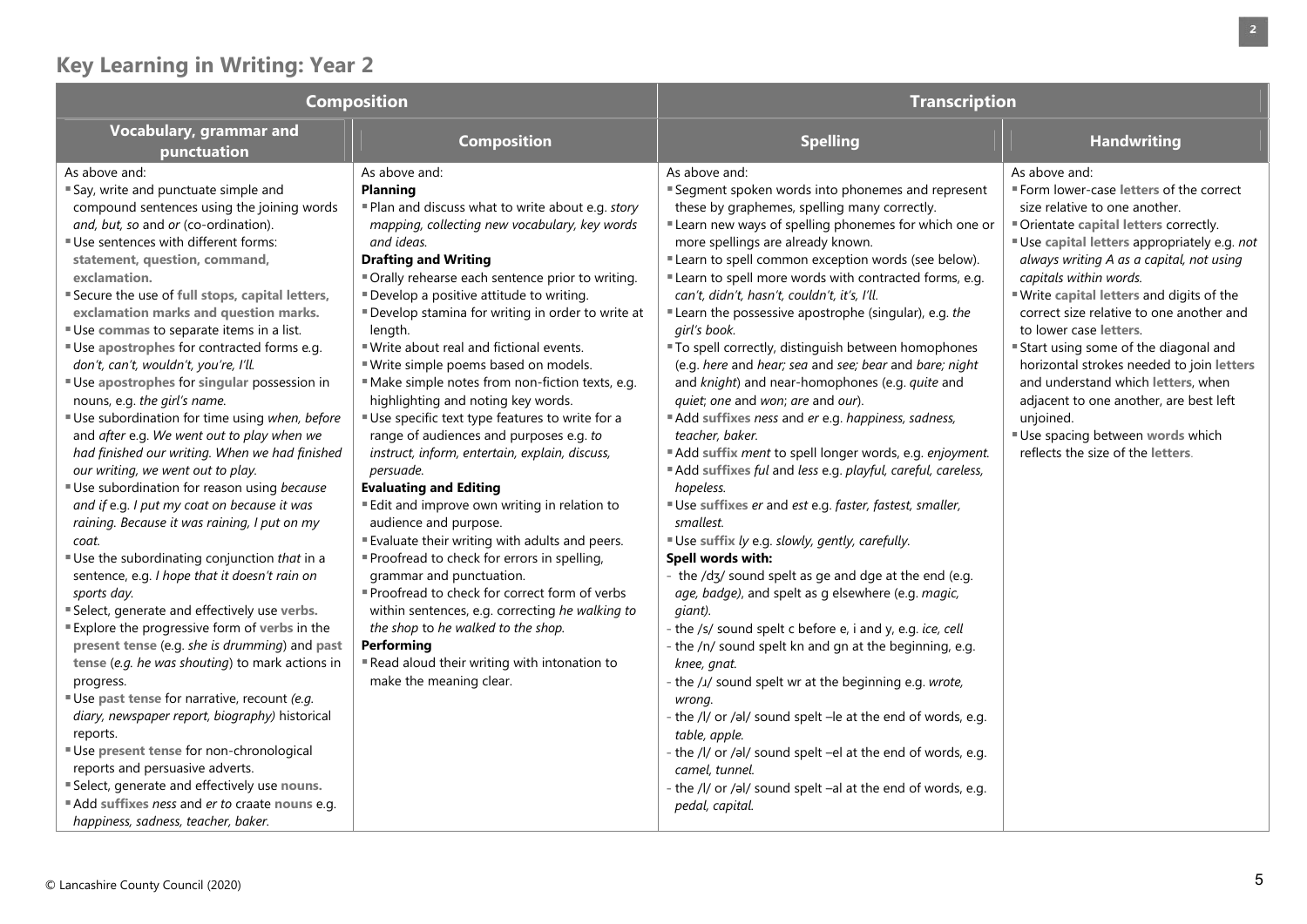| "Create compound words using nouns, e.g.       | - the ending -il e.g. pencil, fossil, nostril.            |  |
|------------------------------------------------|-----------------------------------------------------------|--|
| whiteboard and football.                       | - the /aɪ/ sound spelt -y at the end of words, e.g. try,  |  |
| Select, generate and effectively use           | reply.                                                    |  |
| adjectives.                                    | - The /ɔ:/ sound spelt a before I and II, e.g. call, walk |  |
| "Identify, generate and effectively use noun   | - The /^/ sound spelt o, e.g. mother, Monday              |  |
| phrases, e.g. the blue butterfly with          | - The /i:/ sound spelt -ey, e.g. key, donkey              |  |
| shimmering wings (for description), granulated | - The /p/ sound spelt a after w and qu, e.g. wander,      |  |
| sugar (for specification).                     | quantity                                                  |  |
| Add suffixes ful or less to create adjectives  | - The /3:/ sound spelt or after w, e.g. word, worm        |  |
| e.g. playful, careful, careless, hopeless.     | - The /ɔː/ sound spelt ar after w, e.g. war, warm         |  |
| "Use suffixes er and est to create adjectives  | - The /ʒ/ sound spelt s, e.g. television, usual           |  |
| e.g. faster, fastest, smaller, smallest.       | ■ Add –es to nouns and verbs ending in –y, e.g. copies,   |  |
| Select, generate and effectively use adverbs.  | babies.                                                   |  |
| Use suffix ly to turn adjectives into adverbs  | ■ Add -ed, -ing, -er and -est to a root word ending in -  |  |
| e.g. slowly, gently, carefully.                | y with a consonant before it, e.g. copied, copier.        |  |
|                                                | Add the endings -ing, -ed, -er, -est and -y to words      |  |
|                                                | ending in -e with a consonant before it, e.g. hiking,     |  |
|                                                | hiked, hiker.                                             |  |
|                                                | Add -ing, -ed, -er, -est and -y to words of one           |  |
|                                                | syllable ending in a single consonant letter after a      |  |
|                                                | single vowel letter, e.g. patting, patted.                |  |
|                                                | "Spell words ending in -tion, e.g. station, fiction       |  |
|                                                | Write from memory simple sentences dictated by the        |  |
|                                                | teacher that include words using the GPCs, common         |  |
|                                                | exception words and punctuation taught so far.            |  |
|                                                |                                                           |  |
|                                                |                                                           |  |
|                                                |                                                           |  |
|                                                |                                                           |  |
|                                                |                                                           |  |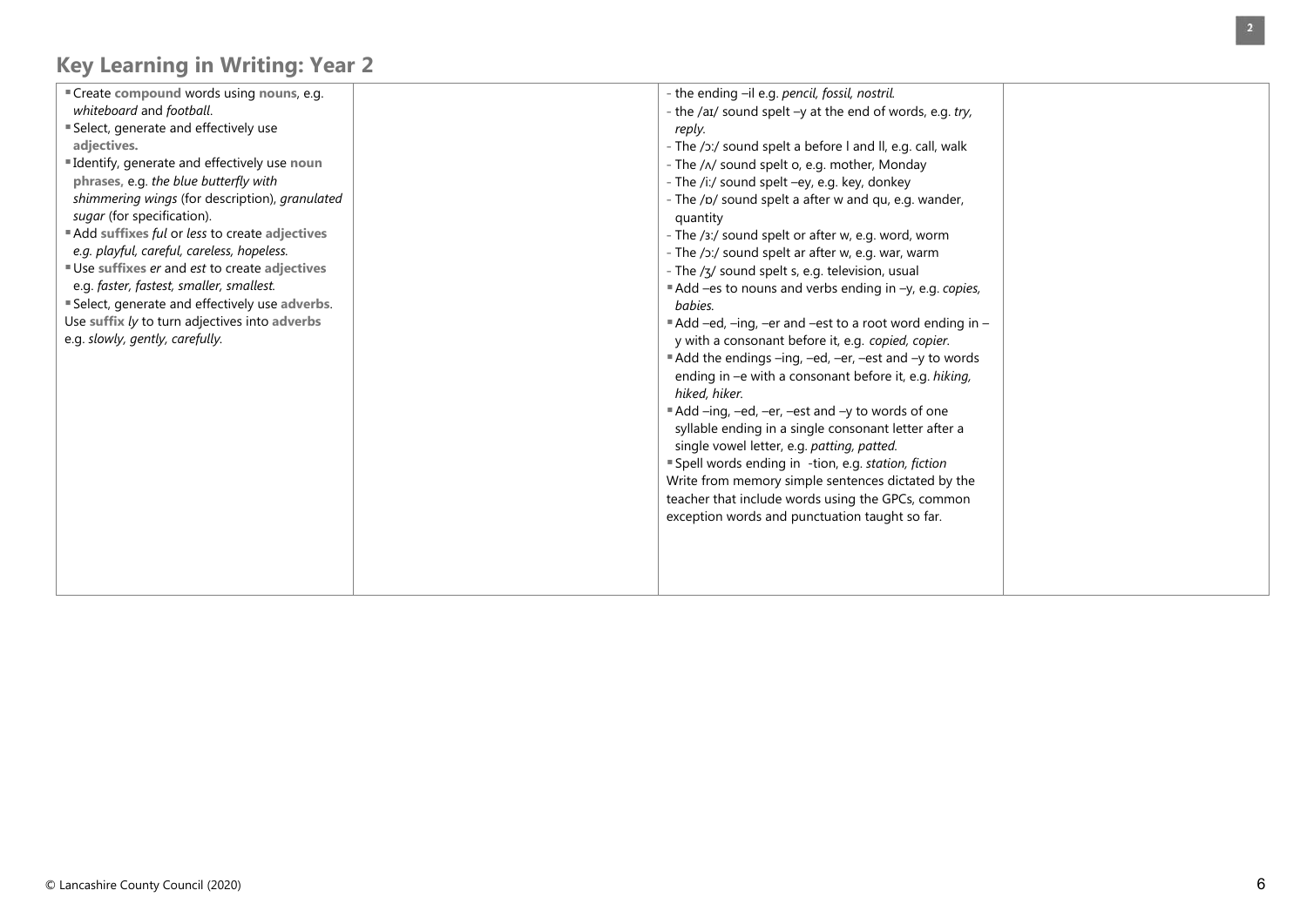| <b>Composition</b>                                                                                                                                                                                                                                                                                                                                                                                                                                                                                                                                                                                                                                                                                                                                                                                                                                                                                                                                                                                                                                                                                                                                                                                                                                                                                                                           |                                                                                                                                                                                                                                                                                                                                                                                                                                                                                                                                                                                                                                                                                                                                                                                                                                                                                                                                                                                                                                                                                                                                                                                                                                                                                         | <b>Transcription</b>                                                                                                                                                                                                                                                                                                                                                                                                                                                                                                                                                                                                                                                                                                                                                                                                                                                                                                                                                                                                                                                                                                                            |                                                                                         |  |
|----------------------------------------------------------------------------------------------------------------------------------------------------------------------------------------------------------------------------------------------------------------------------------------------------------------------------------------------------------------------------------------------------------------------------------------------------------------------------------------------------------------------------------------------------------------------------------------------------------------------------------------------------------------------------------------------------------------------------------------------------------------------------------------------------------------------------------------------------------------------------------------------------------------------------------------------------------------------------------------------------------------------------------------------------------------------------------------------------------------------------------------------------------------------------------------------------------------------------------------------------------------------------------------------------------------------------------------------|-----------------------------------------------------------------------------------------------------------------------------------------------------------------------------------------------------------------------------------------------------------------------------------------------------------------------------------------------------------------------------------------------------------------------------------------------------------------------------------------------------------------------------------------------------------------------------------------------------------------------------------------------------------------------------------------------------------------------------------------------------------------------------------------------------------------------------------------------------------------------------------------------------------------------------------------------------------------------------------------------------------------------------------------------------------------------------------------------------------------------------------------------------------------------------------------------------------------------------------------------------------------------------------------|-------------------------------------------------------------------------------------------------------------------------------------------------------------------------------------------------------------------------------------------------------------------------------------------------------------------------------------------------------------------------------------------------------------------------------------------------------------------------------------------------------------------------------------------------------------------------------------------------------------------------------------------------------------------------------------------------------------------------------------------------------------------------------------------------------------------------------------------------------------------------------------------------------------------------------------------------------------------------------------------------------------------------------------------------------------------------------------------------------------------------------------------------|-----------------------------------------------------------------------------------------|--|
| Vocabulary, grammar and<br><b>Composition</b><br>punctuation                                                                                                                                                                                                                                                                                                                                                                                                                                                                                                                                                                                                                                                                                                                                                                                                                                                                                                                                                                                                                                                                                                                                                                                                                                                                                 |                                                                                                                                                                                                                                                                                                                                                                                                                                                                                                                                                                                                                                                                                                                                                                                                                                                                                                                                                                                                                                                                                                                                                                                                                                                                                         | <b>Spelling</b>                                                                                                                                                                                                                                                                                                                                                                                                                                                                                                                                                                                                                                                                                                                                                                                                                                                                                                                                                                                                                                                                                                                                 | <b>Handwriting</b>                                                                      |  |
| As above and:<br><b>Identify clauses in sentences.</b><br><b>Explore and identify main and subordinate</b><br>clauses in complex sentences.<br><b>Explore, identify and create complex</b><br>sentences using a range of conjunctions e.g.<br>when, if because, although, while, since, until,<br>before, after, so.<br>Use the comma to separate clauses in<br>complex sentences where the subordinate<br>clause appears first, e.g. Although it was<br>raining, we decided not to take our coats.<br>"Identify, select, generate and effectively use<br>prepositions for where e.g. above, below,<br>beneath, within, outside, beyond.<br>Select, generate and effectively use adverbs<br>e.g. suddenly, silently, soon, next, eventually.<br>"Use inverted commas to punctuate direct<br>speech (speech marks).<br>Use perfect form of verbs using have and has<br>to indicate a completed action e.g. He has<br>gone out to play (present perfect) instead of<br>he went out to play (simple past).<br>Use the determiner a or an according to<br>whether the next word begins with a<br>consonant or vowel e.g. a rock, an open box.<br>" Explore and collect word families e.g.<br>medical, medicine, medicinal, medic,<br>paramedic, medically to extend vocabulary.<br>Explore and collect nouns with prefixes super,<br>anti, auto. | As above and:<br><b>Planning</b><br>Read and analyse narrative, non-fiction and<br>poetry in order to plan and write their own<br>versions.<br>"Identify and discuss the purpose, audience,<br>structure, vocabulary and grammar of narrative,<br>non-fiction and poetry.<br>"Discuss and record ideas for planning using a<br>range of formats, e.g. chunking a plot, story<br>maps, flow charts, boxing up.<br><b>Drafting and writing</b><br>"Create and develop settings for narrative.<br>"Create and develop characters for narrative.<br>"Improvise, create and write dialogue.<br>"Create and develop plots based on a model.<br>Generate and select from vocabulary banks e.g.<br>noun phrases, powerful verbs, technical<br>language, synonyms for said appropriate to text<br>type.<br>Use different sentence structures (see VGP).<br>Group related material into paragraphs.<br>Use headings and sub headings to organise<br>information.<br><b>Evaluating and Editing</b><br>■ Proofread to check for errors in spelling,<br>grammar and punctuation in own and others'<br>writing.<br>"Discuss and propose changes with partners and<br>in small groups.<br>"Improve writing in the light of evaluation.<br>Performing<br>Use appropriate intonation, tone and volume to | As above and:<br>"Use further prefixes dis_, mis_, re_, and suffixes _ly,<br>_ous, and understand how to add them.<br>Add suffixes beginning with vowel letters to words of<br>more than one syllable.<br>"Spell homophones and near homophones.<br>" Spell words containing the /^/ sound spelt ou, e.g.<br>young, touch, double<br>" Spell words with endings sounding like /3a/ e.g.<br>treasure, enclosure, pleasure.<br>" Spell words with endings sounding like or /t[a/, e.g.<br>creature, furniture, adventure.<br>"Spell words with the /eɪ/ sound spelt ei, eigh, or ey,<br>e.g. vein, weigh, eight, neighbour, they, obey<br>"Identify and spell irregular past tense verbs, e.g. send<br>/sent, hear / heard, think/ thought<br>"Identify and spell irregular plurals, e.g goose/ geese,<br>woman/women, potato /es<br>Use the first two letters of a word to check its spelling<br>in a dictionary.<br>"Write from memory simple sentences, dictated by the<br>teacher, that include words and punctuation taught so<br>far.<br>"Spell words from the Year 3 list (selected from the<br>statutory Year 3/4 word list) - see below. | As above and:<br>"Form and use the four basic handwriting<br>joins.<br>■ Write legibly. |  |
|                                                                                                                                                                                                                                                                                                                                                                                                                                                                                                                                                                                                                                                                                                                                                                                                                                                                                                                                                                                                                                                                                                                                                                                                                                                                                                                                              | present their writing to a group or class.                                                                                                                                                                                                                                                                                                                                                                                                                                                                                                                                                                                                                                                                                                                                                                                                                                                                                                                                                                                                                                                                                                                                                                                                                                              |                                                                                                                                                                                                                                                                                                                                                                                                                                                                                                                                                                                                                                                                                                                                                                                                                                                                                                                                                                                                                                                                                                                                                 |                                                                                         |  |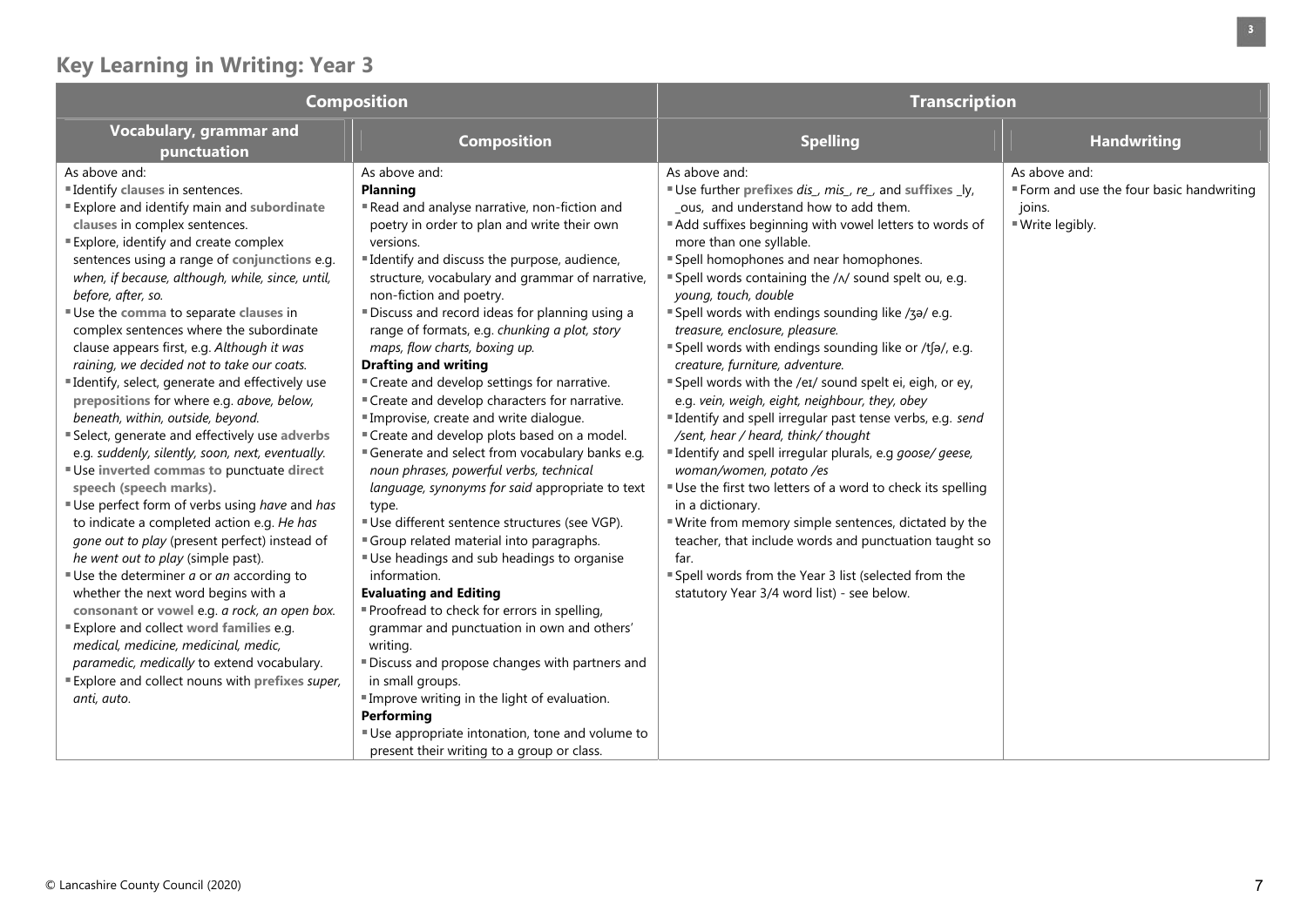| <b>Composition</b>                                                                                                                                                                                                                                                                                                                                                                                                                                                                                                                                                                                                                                                                                                                                                                                                                                                                                                                                                                                                                                                                                                                                                                                                                                                                                                                                                                                                                                                                                                                                                                                                                                                                                                                                                                                                                                                                                                                                                                                                                                                                                                                                                                                                                                                                                                                                                                                                                                                                                                                                                                                                                                                                                                                                                                                                                                                                                                                                                                                                                                                                           |                                                                                                                                                                                                                                                                                                                                                                                                                                                                                                                                                                                                                                                                                                                                                                                                                                                                                                                                                                                                                                                                                                                                                                                                                                                                                                                                                                                                                                                                                                                                                                            | <b>Transcription</b>                                                                                                                                                                                                                                                                                                                                    |  |  |
|----------------------------------------------------------------------------------------------------------------------------------------------------------------------------------------------------------------------------------------------------------------------------------------------------------------------------------------------------------------------------------------------------------------------------------------------------------------------------------------------------------------------------------------------------------------------------------------------------------------------------------------------------------------------------------------------------------------------------------------------------------------------------------------------------------------------------------------------------------------------------------------------------------------------------------------------------------------------------------------------------------------------------------------------------------------------------------------------------------------------------------------------------------------------------------------------------------------------------------------------------------------------------------------------------------------------------------------------------------------------------------------------------------------------------------------------------------------------------------------------------------------------------------------------------------------------------------------------------------------------------------------------------------------------------------------------------------------------------------------------------------------------------------------------------------------------------------------------------------------------------------------------------------------------------------------------------------------------------------------------------------------------------------------------------------------------------------------------------------------------------------------------------------------------------------------------------------------------------------------------------------------------------------------------------------------------------------------------------------------------------------------------------------------------------------------------------------------------------------------------------------------------------------------------------------------------------------------------------------------------------------------------------------------------------------------------------------------------------------------------------------------------------------------------------------------------------------------------------------------------------------------------------------------------------------------------------------------------------------------------------------------------------------------------------------------------------------------------|----------------------------------------------------------------------------------------------------------------------------------------------------------------------------------------------------------------------------------------------------------------------------------------------------------------------------------------------------------------------------------------------------------------------------------------------------------------------------------------------------------------------------------------------------------------------------------------------------------------------------------------------------------------------------------------------------------------------------------------------------------------------------------------------------------------------------------------------------------------------------------------------------------------------------------------------------------------------------------------------------------------------------------------------------------------------------------------------------------------------------------------------------------------------------------------------------------------------------------------------------------------------------------------------------------------------------------------------------------------------------------------------------------------------------------------------------------------------------------------------------------------------------------------------------------------------------|---------------------------------------------------------------------------------------------------------------------------------------------------------------------------------------------------------------------------------------------------------------------------------------------------------------------------------------------------------|--|--|
| <b>Vocabulary, grammar and</b><br><b>Composition</b><br>punctuation                                                                                                                                                                                                                                                                                                                                                                                                                                                                                                                                                                                                                                                                                                                                                                                                                                                                                                                                                                                                                                                                                                                                                                                                                                                                                                                                                                                                                                                                                                                                                                                                                                                                                                                                                                                                                                                                                                                                                                                                                                                                                                                                                                                                                                                                                                                                                                                                                                                                                                                                                                                                                                                                                                                                                                                                                                                                                                                                                                                                                          | <b>Spelling</b>                                                                                                                                                                                                                                                                                                                                                                                                                                                                                                                                                                                                                                                                                                                                                                                                                                                                                                                                                                                                                                                                                                                                                                                                                                                                                                                                                                                                                                                                                                                                                            | <b>Handwriting</b>                                                                                                                                                                                                                                                                                                                                      |  |  |
| As above and:<br>As above and:<br>"Create complex sentences with adverb starters<br><b>Planning</b><br>e.g. Silently trudging through the snow, Sam<br>Read and analyse narrative, non-fiction and<br>poetry in order to plan their own versions.<br>made his way up the mountain.<br>Use commas to mark clauses in complex<br>"Identify and discuss the purpose, audience,<br>structure, vocabulary and grammar of narrative,<br>sentences.<br>Create sentences with fronted adverbials for<br>non-fiction and poetry.<br>"Discuss and record ideas for planning e.g. story<br>when e.g. As the clock struck twelve, the<br>mountain, text map, non-fiction bridge, story<br>soldiers sprang into action.<br>" Create sentences with fronted adverbials for<br>board, boxing-up text types to create a plan.<br>where e.g. In the distance, a lone wolf howled.<br><b>Drafting and Writing</b><br>Use commas after fronted adverbials.<br>" Develop settings and characterisation using<br>"Identify, select and use determiners including:<br>vocabulary to create emphasis, humour,<br>atmosphere, suspense.<br>- articles: a/an, the<br>Plan and write an opening paragraph which<br>- demonstratives : this/that; these/those<br>combines setting and character/s.<br>- possessives: my/your/his/her/its/our/their<br>Improvise and compose dialogue, demonstrating<br>- quantifiers: some, any, no, many, much, every<br>their understanding of Standard and non-<br>Use inverted commas and other punctuation<br>Standard English.<br>to indicate direct speech e.g. The tour quide<br>Generate and select from vocabulary banks e.g.<br>announced, "Be back here at four o' clock."<br>adverbial phrases, technical language, persuasive<br>"Identify, select and effectively use pronouns.<br>phrases, alliteration.<br>Use nouns for precision, e.g. burglar rather<br>Use different sentence structures (see VGP).<br>than man, bungalow rather than house.<br>Use paragraphs to organise writing in fiction and<br>Explore, identify, collect and use noun phrases<br>non-fiction texts.<br>e.g. the crumbly cookie with tasty<br>Use organisational devices in non-fiction writing,<br>marshmallow pieces.<br>e.g. captions, text boxes, diagram, lists.<br><b>Explore, identify and use Standard English</b><br>Link ideas across paragraphs using fronted<br>verb inflections for writing e.g. We were<br>adverbials for when and where e.g. Several<br>instead of we was. I was instead of I were, I did<br>hours later, Back at home<br>instead of I done. She saw it instead of she<br><b>Evaluating and Editing</b><br>seen it.<br>■ Proofread to check for errors in spelling,<br>Use apostrophes for singular and plural<br>grammar and punctuation.<br>possession e.g. the dog's bone and the dogs'<br>"Discuss and propose changes to own and others'<br>bones.<br>writing with partners/small groups.<br>" Improve writing in light of evaluation.<br>Performing<br>Use appropriate intonation, tone and volume to<br>present their writing to a range of audiences. | As above and:<br>"Use further prefixes, e.g. in-, im- ir-, sub-, inter-,<br>super-, anti-, auto-.<br>Use further suffixes, e.g. -ation, - tion, -ssion,<br>$-cian.$<br>Investigate what happens to words ending in f when<br>suffixes are added, e.g. calf/calves.<br>"Identify and spell words with the /k/ sound spelt ch<br>(Greek in origin), e.g. scheme, chorus.<br>"Identify and spell words with the /ʃ/ sound spelt ch<br>(mostly French in origin), e.g. chef, chalet, machine.<br>"Identify and spell words ending with the /g/ sound<br>spelt -gue and the /k/ sound spelt -que (French in<br>origin), e.g. tongue, antique.<br>"Identify and spell words with the /s/ sound spelt sc<br>(Latin in origin), e.g. science, scene.<br>Understand how diminutives are formed using e.g.<br>suffix - ette and prefix mini-.<br>Investigate ways in which nouns and adjectives can<br>be made into verbs by the use of suffixes e.g. pollen<br>(noun) and $-\alpha t e = \text{pollinate (verb)}.$<br>"The /I/ sound spelt y elsewhere than at the end of<br>words, e.g. myth, gym, Egypt.<br>Use the first three letters of a word to check its<br>spelling in a dictionary.<br>"Write from memory simple sentences, dictated by the<br>teacher, that include words and punctuation taught<br>so far.<br>Explore and use the possessive apostrophe, e.g. boy's<br>books (books belonging to a boy) and boys' books<br>(books belonging to more than one boy).<br>Spell words from the Year 4 list (selected from the<br>statutory Year 3/4 word list) - see below. | As above and:<br>Use a joined style throughout their<br>independent writing.<br>"Write with consistency in size and<br>proportion of letters, e.g. by ensuring<br>that the downstrokes of letters are<br>parallel and equidistant; that lines of<br>writing are spaced sufficiently so that the<br>ascenders and descenders of letters do not<br>touch. |  |  |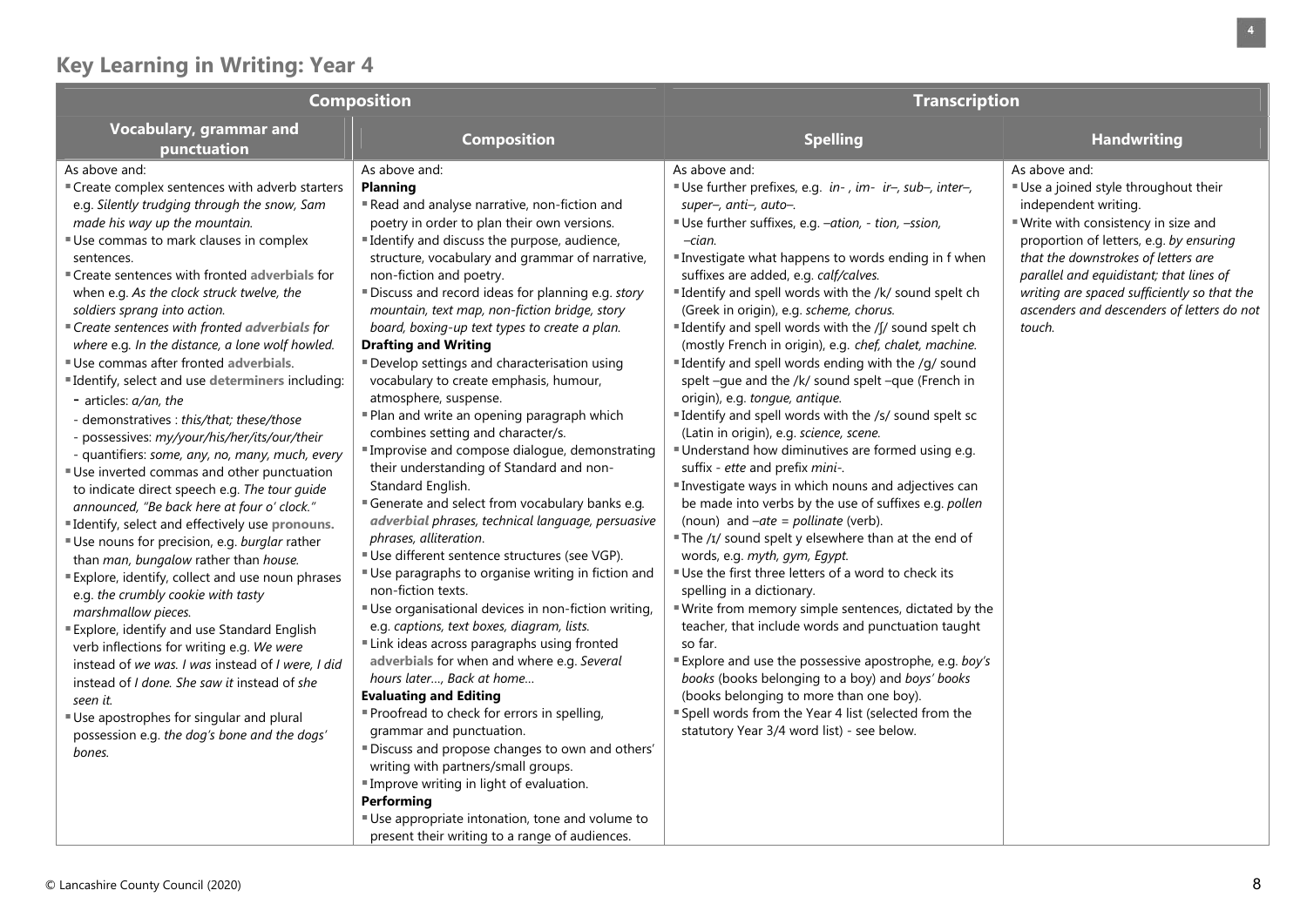| <b>Composition</b>                                                                                                                                                                                                                                                                                                                                                                                                                                                                                                                                                                                                                                                                                                                                                                                                                                                                                                                                                                                                                                                                                                                                                                                                                                                                                                                                                                                                                                                                                                                                                                                                                     |                                                                                                                                                                                                                                                                                                                                                                                                                                                                                                                                                                                                                                                                                                                                                                                                                                                                                                                                                                                                                                                                                                                                                                                                                                                                                  | <b>Transcription</b>                                                                                                                                                                                                                                                                                                                                                                                                                                                                                                                                                                                                                                                                                                                                                                                                                                                                                                                                                                                                                                                                                                                        |                                                                                                                                                                                                                                                                                                                         |  |
|----------------------------------------------------------------------------------------------------------------------------------------------------------------------------------------------------------------------------------------------------------------------------------------------------------------------------------------------------------------------------------------------------------------------------------------------------------------------------------------------------------------------------------------------------------------------------------------------------------------------------------------------------------------------------------------------------------------------------------------------------------------------------------------------------------------------------------------------------------------------------------------------------------------------------------------------------------------------------------------------------------------------------------------------------------------------------------------------------------------------------------------------------------------------------------------------------------------------------------------------------------------------------------------------------------------------------------------------------------------------------------------------------------------------------------------------------------------------------------------------------------------------------------------------------------------------------------------------------------------------------------------|----------------------------------------------------------------------------------------------------------------------------------------------------------------------------------------------------------------------------------------------------------------------------------------------------------------------------------------------------------------------------------------------------------------------------------------------------------------------------------------------------------------------------------------------------------------------------------------------------------------------------------------------------------------------------------------------------------------------------------------------------------------------------------------------------------------------------------------------------------------------------------------------------------------------------------------------------------------------------------------------------------------------------------------------------------------------------------------------------------------------------------------------------------------------------------------------------------------------------------------------------------------------------------|---------------------------------------------------------------------------------------------------------------------------------------------------------------------------------------------------------------------------------------------------------------------------------------------------------------------------------------------------------------------------------------------------------------------------------------------------------------------------------------------------------------------------------------------------------------------------------------------------------------------------------------------------------------------------------------------------------------------------------------------------------------------------------------------------------------------------------------------------------------------------------------------------------------------------------------------------------------------------------------------------------------------------------------------------------------------------------------------------------------------------------------------|-------------------------------------------------------------------------------------------------------------------------------------------------------------------------------------------------------------------------------------------------------------------------------------------------------------------------|--|
| <b>Vocabulary, grammar and</b><br>punctuation                                                                                                                                                                                                                                                                                                                                                                                                                                                                                                                                                                                                                                                                                                                                                                                                                                                                                                                                                                                                                                                                                                                                                                                                                                                                                                                                                                                                                                                                                                                                                                                          | <b>Composition</b>                                                                                                                                                                                                                                                                                                                                                                                                                                                                                                                                                                                                                                                                                                                                                                                                                                                                                                                                                                                                                                                                                                                                                                                                                                                               | <b>Spelling</b>                                                                                                                                                                                                                                                                                                                                                                                                                                                                                                                                                                                                                                                                                                                                                                                                                                                                                                                                                                                                                                                                                                                             | <b>Handwriting and Presentation</b>                                                                                                                                                                                                                                                                                     |  |
| As above and:<br>"Create complex sentences by using relative<br>clauses with relative pronouns who, which,<br>where, whose, when, that e.g. Sam, who had<br>remembered his wellies, was first to jump in the<br>river. The thief broke into the house which<br>stood on the top of the hill.<br>"Create complex sentences where the relative<br>pronoun is omitted e.g. Tina, standing at the<br>bus stop, pondered the day ahead.<br>"Create and punctuate complex sentences<br>using ed opening clauses e.g. Exhausted from<br>the race, Sam collapsed in a heap.<br>Create and punctuate complex sentences<br>using ing opening clauses, e.g. Grinning with<br>anticipation, Paul launched himself from the<br>diving board.<br>"Create and punctuate sentences using simile<br>starters, e.g. Like a fish out of water, she<br>conversed awkwardly with the other guests.<br>Demarcate complex sentences using commas<br>in order to clarify meaning.<br>"Use commas to avoid ambiguity, e.g. 'Let's<br>eat Grandma.' and 'Let's eat, Grandma.'<br>Identify and use commas to indicate<br>parenthesis, e.g. The house, lonely and<br>abandoned, teetered on the edge of the cliff.<br><b>I</b> Identify and use brackets to indicate<br>parenthesis, e.g. in formal writing: The<br>Cheetah (Acinonyx jubatus) inhabits open<br>grassland in Africa.<br>"Identify and use dashes to indicate<br>parenthesis, e.g. in less formal writing: The<br>cake was lovely - delicious in fact - so I had<br>another slice.<br>Link ideas across paragraphs using adverbials<br>for time, place and numbers e.g. later, nearby,<br>secondly. | As above and:<br><b>Planning</b><br><b>Identify the audience and purpose.</b><br>Select the appropriate language and structures.<br>Use similar writing models.<br>Note and develop ideas.<br>" Draw on reading and research.<br>"Think how authors develop characters and<br>settings (in books, films and performances).<br><b>Drafting and Writing</b><br>Select appropriate structure, vocabulary and<br>grammar.<br>Blend action, dialogue and description within<br>and across paragraphs.<br>■ Use different sentence structures with<br>increasing control (see VGP).<br>Use devices to build cohesion (see VGP).<br>Use organisation and presentational devices<br>e.g. underlining, bullet points, headings.<br><b>Evaluating and Editing</b><br>" Assess the effectiveness of own and others'<br>writing in relation to audience and purpose.<br>"Suggest changes to grammar, vocabulary and<br>punctuation to enhance effects and clarify<br>meaning.<br><b>Ensure consistent and correct use of tense</b><br>throughout a piece of writing.<br><b>Ensure consistent subject and verb agreement.</b><br>■ Proofread for spelling and punctuation errors.<br>Performing<br>Use appropriate intonation and volume.<br>Add movement.<br><b>Ensure meaning is clear.</b> | As above and:<br>"Investigate verb prefixes e.g. dis-, re-, pre-, mis-, over-.<br>Recognise and spell words ending in -ant,<br>-ance/-ancy, -ent, -ence/-ency.<br>Recognise and spell words ending in -able and -ible.<br>Recognise and spell words ending in -ably and -ibly.<br>Recognise and spell words with the /i:/ sound spelt ei<br>after c, e.g. deceive, receive.<br>Recognise and spell words containing the letter-string<br>ough.<br>" To recognise and spell the suffixes -al,- ary,- ic.<br>" To spell further suffixes, e.g. Il in full becoming I.<br>" Spell some words with 'silent' letters, e.g. knight,<br>psalm, solemn.<br>" To spell unstressed vowels in polysyllabic words.<br>" Develop self-checking and proof reading<br>strategies.<br>"Spell words that they have not yet been taught by<br>using what they have learnt about how spelling works<br>in English.<br>Use the first three or four letters of a word to check<br>spelling, meaning or both of these in a dictionary.<br>Use a thesaurus.<br>" Spell words from the Year 5 list (selected from the<br>statutory Year 5/6 word list) - see below. | As above and:<br>■ Write fluently using a joined style as<br>appropriate for independent writing.<br>"Choose when it is appropriate to print<br>(lower case or upper case) rather than to<br>join writing e.g. printing for labelling a<br>scientific diagram or data, filling in a<br>form, writing an e mail address. |  |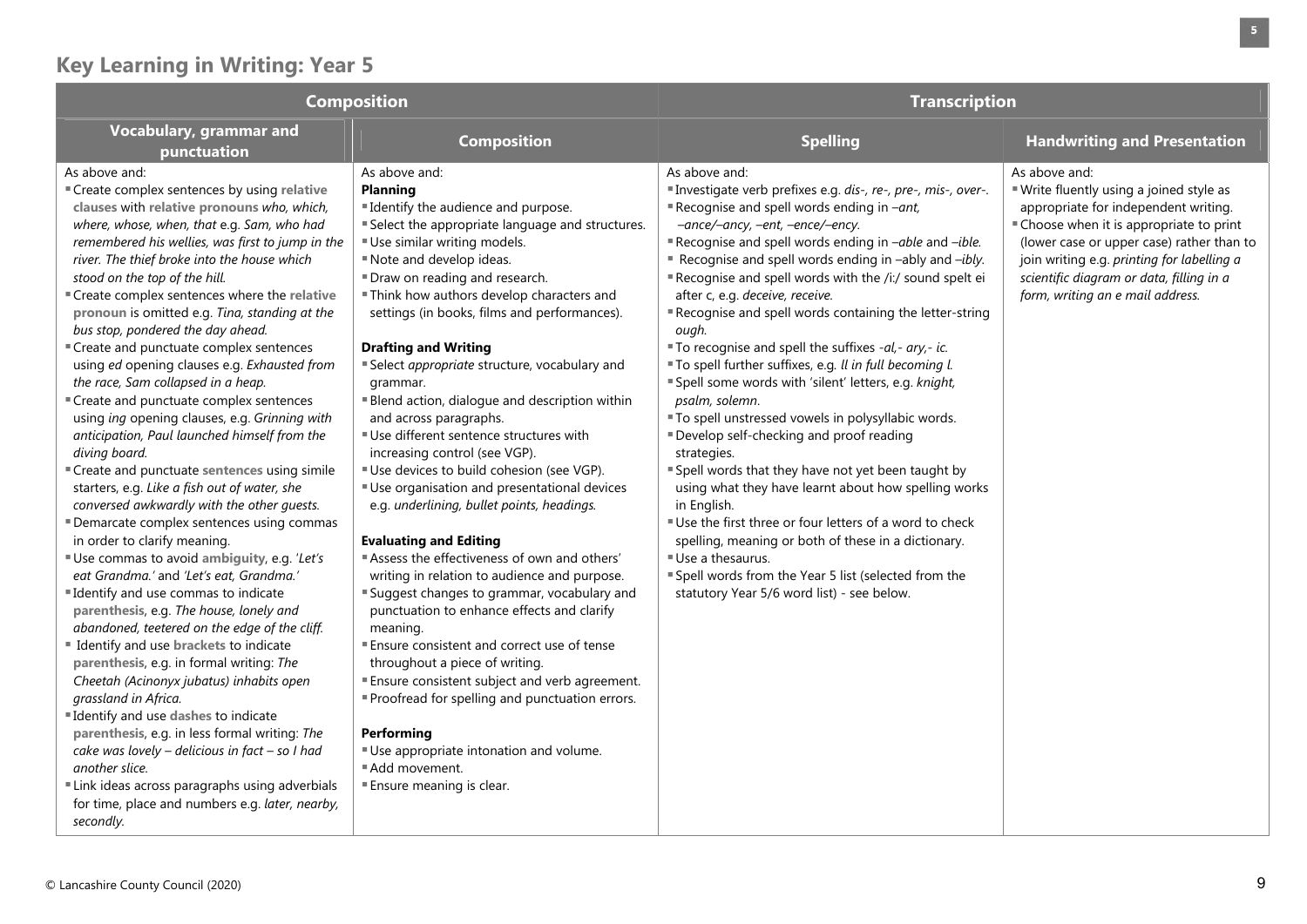| Use devices to build cohesion within a               |  |  |
|------------------------------------------------------|--|--|
| paragraph e.g. firstly, then, presently, this,       |  |  |
| subsequently.                                        |  |  |
| Use expanded noun phrases to convey                  |  |  |
| complicated information concisely, e.g.              |  |  |
| carnivorous predators with surprisingly weak         |  |  |
| jaws and small teeth.                                |  |  |
| " Explore, collect and use modal verbs to            |  |  |
| indicate degrees of possibility e.g. might,          |  |  |
| could, shall, will, must.                            |  |  |
| Explore, collect and use adverbs to indicate         |  |  |
| degrees of possibility e.g. surely, perhaps,         |  |  |
| maybe, definitely, alternatively, certainly,         |  |  |
| probably.                                            |  |  |
| Use suffixes -ate, -ise, -ify to convert nouns       |  |  |
| and adjectives into verbs.                           |  |  |
| Investigate verb prefixes e.g. dis-, de-, re-, pre-, |  |  |
| mis-, over-.                                         |  |  |
|                                                      |  |  |
|                                                      |  |  |
|                                                      |  |  |
|                                                      |  |  |
|                                                      |  |  |
|                                                      |  |  |
|                                                      |  |  |
|                                                      |  |  |
|                                                      |  |  |
|                                                      |  |  |
|                                                      |  |  |
|                                                      |  |  |
|                                                      |  |  |
|                                                      |  |  |
|                                                      |  |  |
|                                                      |  |  |
|                                                      |  |  |
|                                                      |  |  |
|                                                      |  |  |
|                                                      |  |  |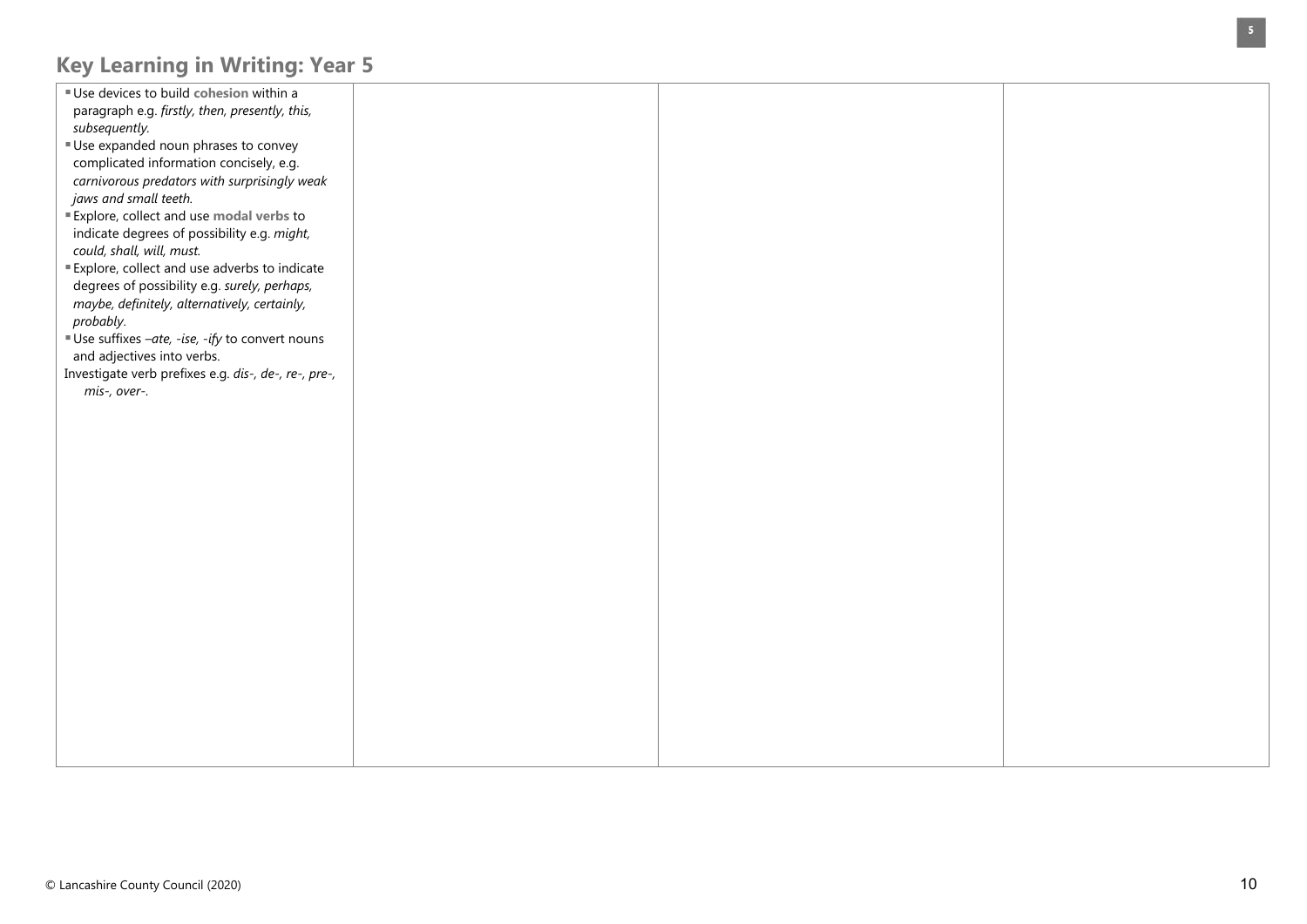| <b>Composition</b>                                                                                                                                                                                                                                                                                                                                                                                                                                                                                                                                                                                                                                                                                                                                                                                                                                                                                                                                                                                                                                                                                                                                                                                                                                                                                                                                                                                                                                                                                                                                                                                                                                                                            |                                                                                                                                                                                                                                                                                                                                                                                                                                                                                                                                                                                                                                                                                                                                                                                                                                                                                                                                                                                                                                                                                                                                                                                                                                                                                                                                                                                                                                                                                                      | <b>Transcription</b>                                                                                                                                                                                                                                                                                                                                                                                                                                                                                                                                                                                                                                                                                                                                                                                                                                                                                                                                                    |                                                                                                                                                                                                                                       |  |
|-----------------------------------------------------------------------------------------------------------------------------------------------------------------------------------------------------------------------------------------------------------------------------------------------------------------------------------------------------------------------------------------------------------------------------------------------------------------------------------------------------------------------------------------------------------------------------------------------------------------------------------------------------------------------------------------------------------------------------------------------------------------------------------------------------------------------------------------------------------------------------------------------------------------------------------------------------------------------------------------------------------------------------------------------------------------------------------------------------------------------------------------------------------------------------------------------------------------------------------------------------------------------------------------------------------------------------------------------------------------------------------------------------------------------------------------------------------------------------------------------------------------------------------------------------------------------------------------------------------------------------------------------------------------------------------------------|------------------------------------------------------------------------------------------------------------------------------------------------------------------------------------------------------------------------------------------------------------------------------------------------------------------------------------------------------------------------------------------------------------------------------------------------------------------------------------------------------------------------------------------------------------------------------------------------------------------------------------------------------------------------------------------------------------------------------------------------------------------------------------------------------------------------------------------------------------------------------------------------------------------------------------------------------------------------------------------------------------------------------------------------------------------------------------------------------------------------------------------------------------------------------------------------------------------------------------------------------------------------------------------------------------------------------------------------------------------------------------------------------------------------------------------------------------------------------------------------------|-------------------------------------------------------------------------------------------------------------------------------------------------------------------------------------------------------------------------------------------------------------------------------------------------------------------------------------------------------------------------------------------------------------------------------------------------------------------------------------------------------------------------------------------------------------------------------------------------------------------------------------------------------------------------------------------------------------------------------------------------------------------------------------------------------------------------------------------------------------------------------------------------------------------------------------------------------------------------|---------------------------------------------------------------------------------------------------------------------------------------------------------------------------------------------------------------------------------------|--|
| Vocabulary, grammar and punctuation                                                                                                                                                                                                                                                                                                                                                                                                                                                                                                                                                                                                                                                                                                                                                                                                                                                                                                                                                                                                                                                                                                                                                                                                                                                                                                                                                                                                                                                                                                                                                                                                                                                           | <b>Composition</b>                                                                                                                                                                                                                                                                                                                                                                                                                                                                                                                                                                                                                                                                                                                                                                                                                                                                                                                                                                                                                                                                                                                                                                                                                                                                                                                                                                                                                                                                                   | <b>Spelling</b>                                                                                                                                                                                                                                                                                                                                                                                                                                                                                                                                                                                                                                                                                                                                                                                                                                                                                                                                                         | <b>Handwriting and Presentation</b>                                                                                                                                                                                                   |  |
| As above and:<br>■ Manipulate sentences to create particular<br>effects.<br>Use devices to build cohesion between<br>paragraphs in persuasive, discursive and<br>explanatory texts e.g. adverbials such as: on the<br>other hand, the opposing view, similarly, in<br>contrast, although, additionally, another<br>possibility, alternatively, as a consequence.<br>Use devices to build cohesion between<br>paragraphs in narrative e.g. adverbials such as:<br>in the meantime, meanwhile, in due course, until<br>then.<br>"Use ellipsis to link ideas between paragraphs.<br>Use repetition of a word or phrase to link ideas<br>between paragraphs.<br>"Identify and use semi-colons to mark the<br>boundary between independent clauses e.g. It is<br>raining; I am fed up.<br>"Investigate and collect a range of synonyms<br>and antonyms e.g. mischievous, wicked, evil,<br>impish, spiteful, well-behaved.<br>"Identify the subject and object of a sentence.<br>Explore and investigate active and passive e.g. /<br>broke the window in the greenhouse versus the<br>window in the greenhouse was broken.<br>" Explore, collect and use examples of the perfect<br>form of verbs to mark relationships of time and<br>cause e.g. I had eaten lunch when you came<br>(past perfect); She has eaten lunch already or I<br>have eaten lunch already (present perfect); I will<br>have eaten lunch by then (future perfect).<br>" Punctuate bullet points consistently.<br>"Identify and use colons to introduce a list.<br>"Identify and use semi-colons within lists.<br>" Explore how hyphens can be used to avoid<br>ambiguity e.g. man eating shark versus man-<br>eating shark. | As above and:<br><b>Planning</b><br>"Identify audience and purpose.<br>"Choose appropriate text-form and type for all<br>writing.<br>Select the appropriate structure, vocabulary<br>and grammar.<br>" Draw on similar writing models, reading and<br>research.<br>"Compare how authors develop characters and<br>settings (in books, films and performances).<br>Use a range of planning approaches e.g.<br>storyboard, story mountain, discussion group,<br>post-it notes, ICT story planning.<br><b>Drafting and Writing</b><br>Select appropriate vocabulary and language<br>effects, appropriate to task, audience and<br>purpose, for precision and impact.<br>Select appropriate register for formal and<br>informal purposes, e.g. a speech for a debate<br>(formal), dialogue within narrative (formal or<br>informal), text message to a friend (informal).<br>Blend action, dialogue and description within<br>sentences and paragraphs to convey<br>character and advance the action e.g. Tom<br>stomped into the room, flung down his grubby,<br>school bag and announced, through gritted<br>teeth, "It's not fair!"<br>"Consciously control the use of different<br>sentence structures for effect.<br>Use a wide range of devices to build cohesion<br>within and across paragraphs.<br>" Deviate narrative from linear or chronological<br>sequence e.g. flashbacks, simultaneous<br>actions, time-shifts.<br>"Combine text-types to create hybrid texts e.g.<br>persuasive speech. | As above and:<br>"Recognise and spell endings which sound like / [as/,<br>spelt - $cious$ or - $tious$ .<br>Recognise and spell endings which sound like /[al/,<br>e.g. official, partial.<br>Investigate adding suffixes beginning with vowel<br>letters to words ending in -fer, e.g. referring, reference.<br>Investigate use of the hyphen.<br>"Investigate and use further prefixes, e.g. bi- trans- tele-<br>circum-.<br>" Distinguish between homophones and other words<br>that are often confused.<br>"Identify root words, derivations and spelling patterns<br>as a support for spelling.<br>Be secure with all spelling rules previously taught.<br>Use a number of different strategies interactively in<br>order to spell correctly.<br>" Develop self-checking and proof-checking strategies,<br>including the use of a dictionary and thesaurus.<br>" Spell words from the Year 6 list (selected from the<br>statutory Year 5/6 word list) - see below. | As above and:<br>"Write, using a joined style, with<br>increasing speed.<br>" Choose the writing implement that is<br>best suited for a task e.g. pencil for quick<br>notes, handwriting pen for letters, marker<br>pens for posters. |  |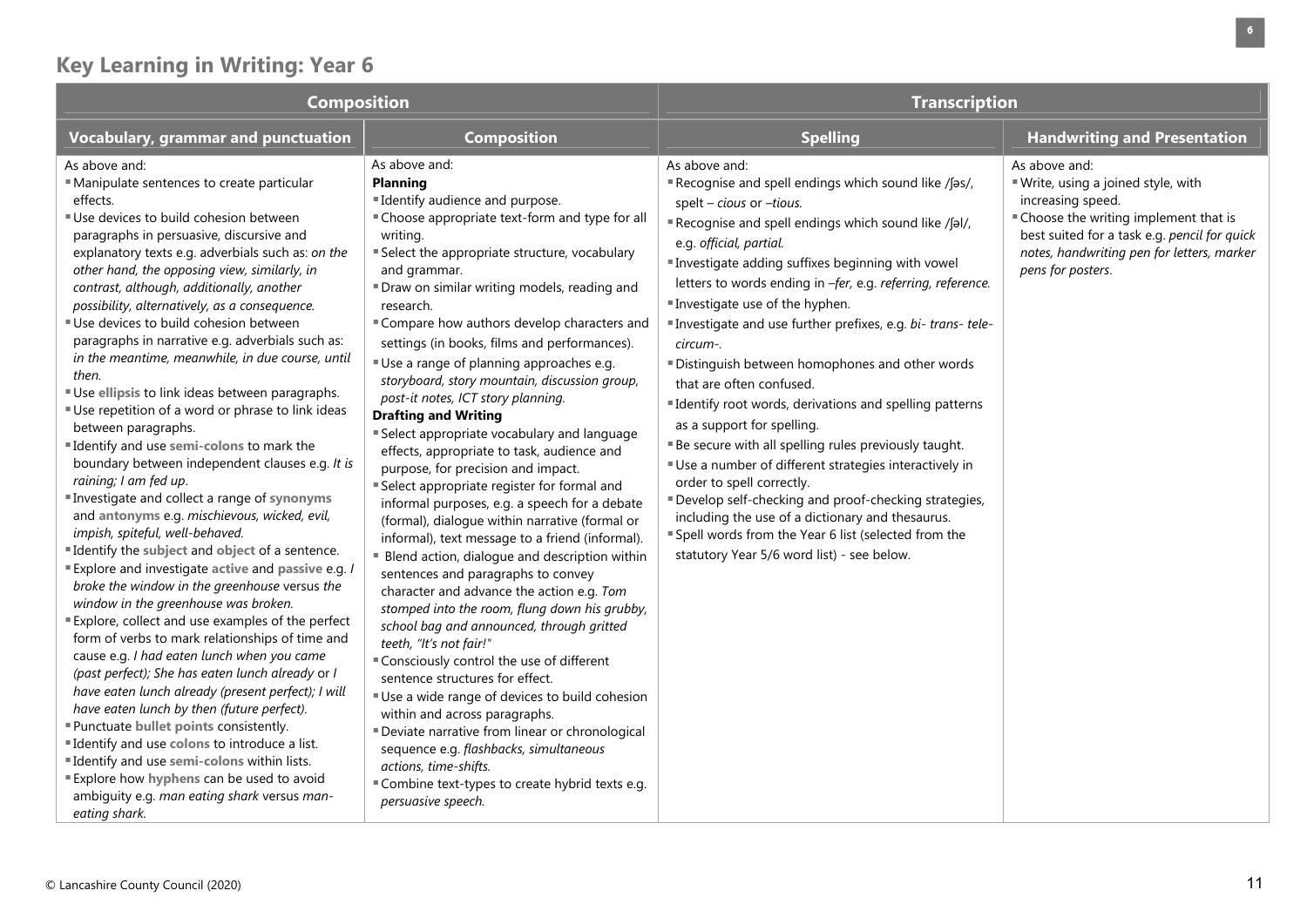| " Explore, collect and use vocabulary typical of    | ■ Evaluate, select and use a range of organisation  |  |
|-----------------------------------------------------|-----------------------------------------------------|--|
| formal and informal speech and writing e.g.         | and presentational devices to structure text for    |  |
| find out – discover, ask for - request, go in –     | different purposes and audiences e.g. headings,     |  |
| enter.                                              | sub-headings, columns, bullet points, tables.       |  |
| " Explore, collect and use question tags typical of | "Find examples of where authors have broken         |  |
| informal speech and writing e.g. "He's your         | conventions to achieve specific effects and use     |  |
| friend, isn't he?"                                  | similar techniques in own writing $-$ e.g.          |  |
| " Explore, collect and use subjunctive forms for    | repeated use of 'and' to convey tedium, one         |  |
| formal speech and writing e.g. If I were able to    | word sentence.                                      |  |
| come to your party, I would; The school requires    | " Make conscious choices about techniques to        |  |
| that all pupils be honest.                          | engage the reader including appropriate tone        |  |
|                                                     | and style e.g. rhetorical questions, direct address |  |
|                                                     | to the reader.                                      |  |
|                                                     | Use active and passive voice to achieve             |  |
|                                                     | intended effects e.g. formal reports,               |  |
|                                                     | explanations and mystery narrative.                 |  |
|                                                     | Précis longer passages.                             |  |
|                                                     | <b>Evaluating and Editing</b>                       |  |
|                                                     | Reflect upon the effectiveness of writing in        |  |
|                                                     | relation to audience and purpose, suggesting        |  |
|                                                     | and making changes to enhance effects and           |  |
|                                                     | clarify meaning.                                    |  |
|                                                     | Proofread for grammatical, spelling and             |  |
|                                                     | punctuation errors.                                 |  |
|                                                     | Performing                                          |  |
|                                                     | Use appropriate and effective intonation and        |  |
|                                                     | volume.                                             |  |
|                                                     | Add gesture and movement to enhance                 |  |
|                                                     | meaning.                                            |  |
|                                                     | ■ Encourage and take account of audience            |  |
|                                                     | engagement.                                         |  |
|                                                     |                                                     |  |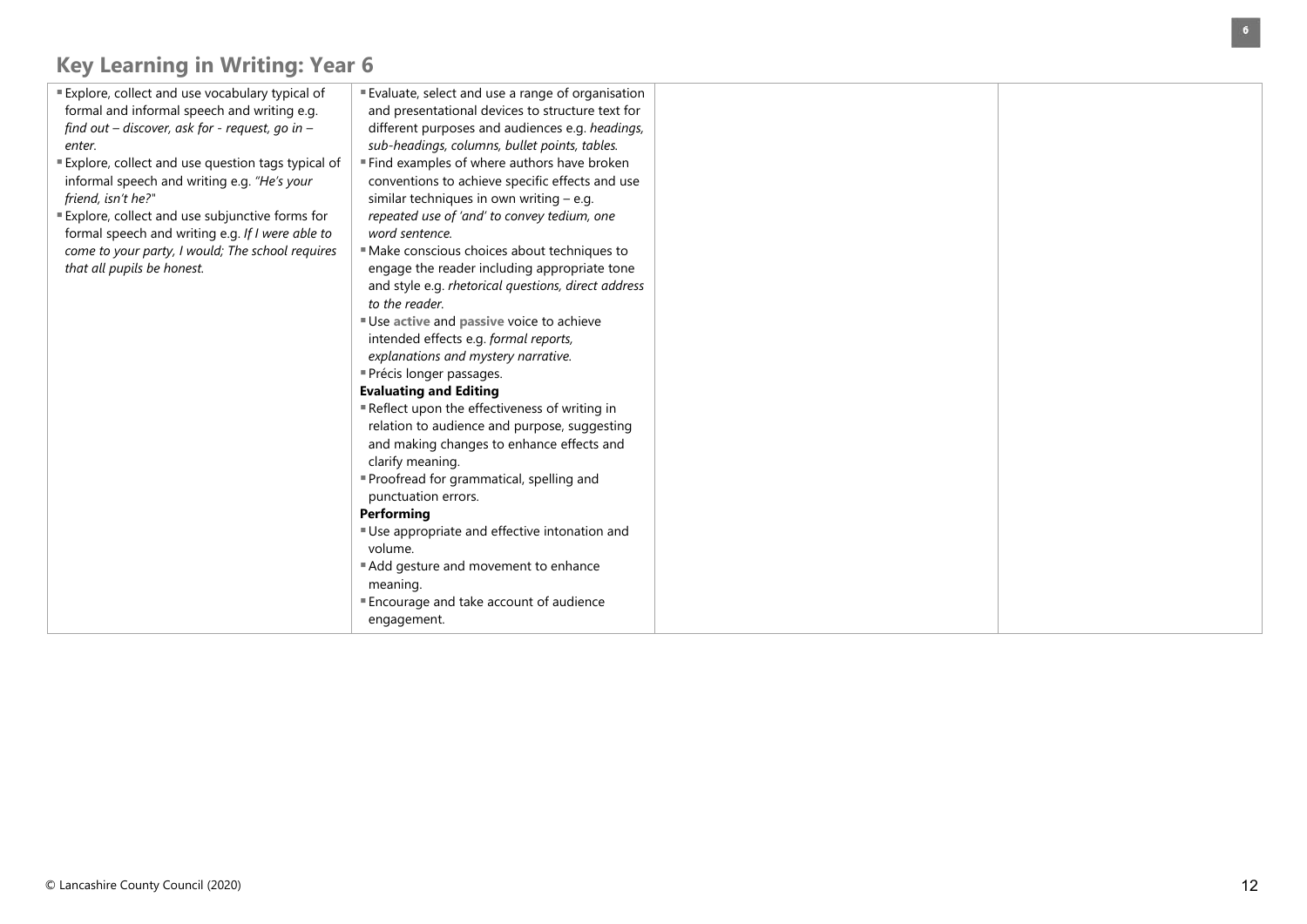#### **Word lists**

| <b>Year 1 Common Exception Words</b> |        |                                               |      |       |       |  |
|--------------------------------------|--------|-----------------------------------------------|------|-------|-------|--|
| the                                  | a      | do                                            | to   | today | of    |  |
| said                                 | says   | are                                           | were | was   | IS    |  |
| his                                  |        | you                                           | your | they  | be    |  |
| he                                   | me     | she                                           | we   | no    | go    |  |
| so                                   | by     | my                                            | here | there | where |  |
| love                                 | come   | some                                          | one  | once  | ask   |  |
| friend                               | school | put                                           | push | pull  | full  |  |
| house                                | our    | and/or others according to the programme used |      |       |       |  |

| <b>Year 2 Common Exception Words</b> |        |         |           |                                                 |         |
|--------------------------------------|--------|---------|-----------|-------------------------------------------------|---------|
| door                                 | floor  | poor    | because   | find                                            | kind    |
| mind                                 | behind | child   | children  | wild                                            | climb   |
| most                                 | only   | both    | old       | cold                                            | gold    |
| hold                                 | told   | every   | everybody | even                                            | great   |
| break                                | steak  | pretty  | beautiful | after                                           | fast    |
| last                                 | past   | father  | class     | grass                                           | pass    |
| plant                                | path   | bath    | hour      | move                                            | prove   |
| improve                              | sure   | sugar   | eye       | could                                           | should  |
| would                                | who    | whole   | any       | many                                            | clothes |
| busy                                 | people | water   | again     | half                                            | money   |
| Mr                                   | Mrs    | parents | Christmas | - and/or others according to the programme used |         |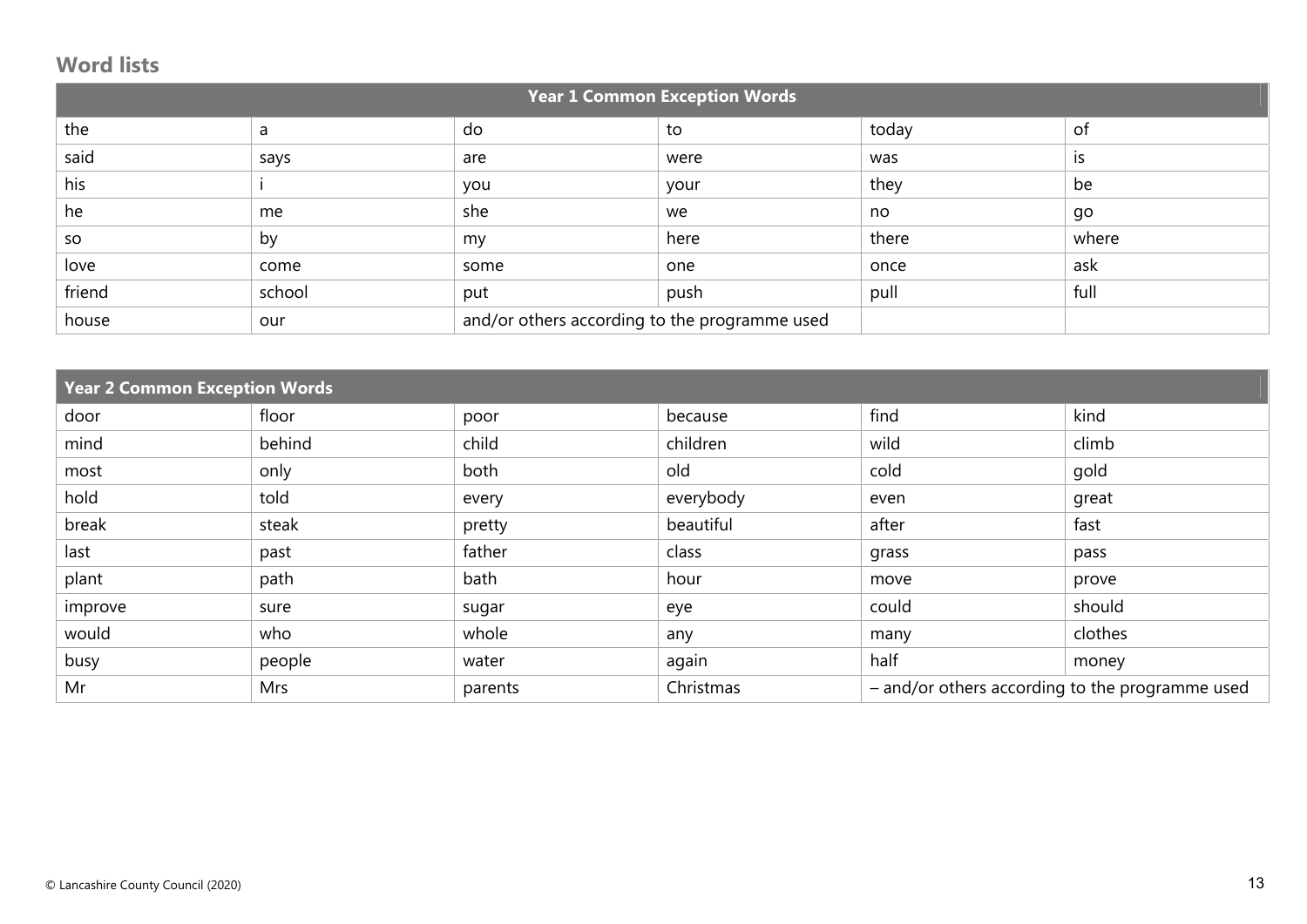#### **Word lists**

| Year 3         |              |            |                |          |             |
|----------------|--------------|------------|----------------|----------|-------------|
| accident(ally) | century      | February   | length         | popular  | strange     |
| actual(ly)     | circle       | forward(s) | library        | potatoes | thought     |
| address        | decide       | fruit      | minute         | promise  | through     |
| answer         | describe     | heard      | naughty        | purpose  | weight      |
| arrive         | early        | heart      | notice         | quarter  | woman/women |
| believe        | earth        | height     | occasion(ally) | question |             |
| bicycle        | eight/eighth | history    | often          | reign    |             |
| centre         | enough       | learn      | perhaps        | sentence |             |

| Year 4        |            |           |              |          |                 |  |  |
|---------------|------------|-----------|--------------|----------|-----------------|--|--|
| appear        | continue   | grammar   | material     | possible | suppose         |  |  |
| breadth       | different  | group     | medicine     | pressure | surprise        |  |  |
| breathe       | difficult  | guard     | mention      | probably | therefore       |  |  |
| build         | disappear  | quide     | natural      | recent   | though/although |  |  |
| busy/business | exercise   | imagine   | opposite     | regular  |                 |  |  |
| calendar      | experience | important | ordinary     | remember |                 |  |  |
| caught        | experiment | increase  | particular   | separate |                 |  |  |
| certain       | extreme    | interest  | peculiar     | special  |                 |  |  |
| complete      | famous     | island    | position     | straight |                 |  |  |
| consider      | favourite  | knowledge | possess(ion) | strength |                 |  |  |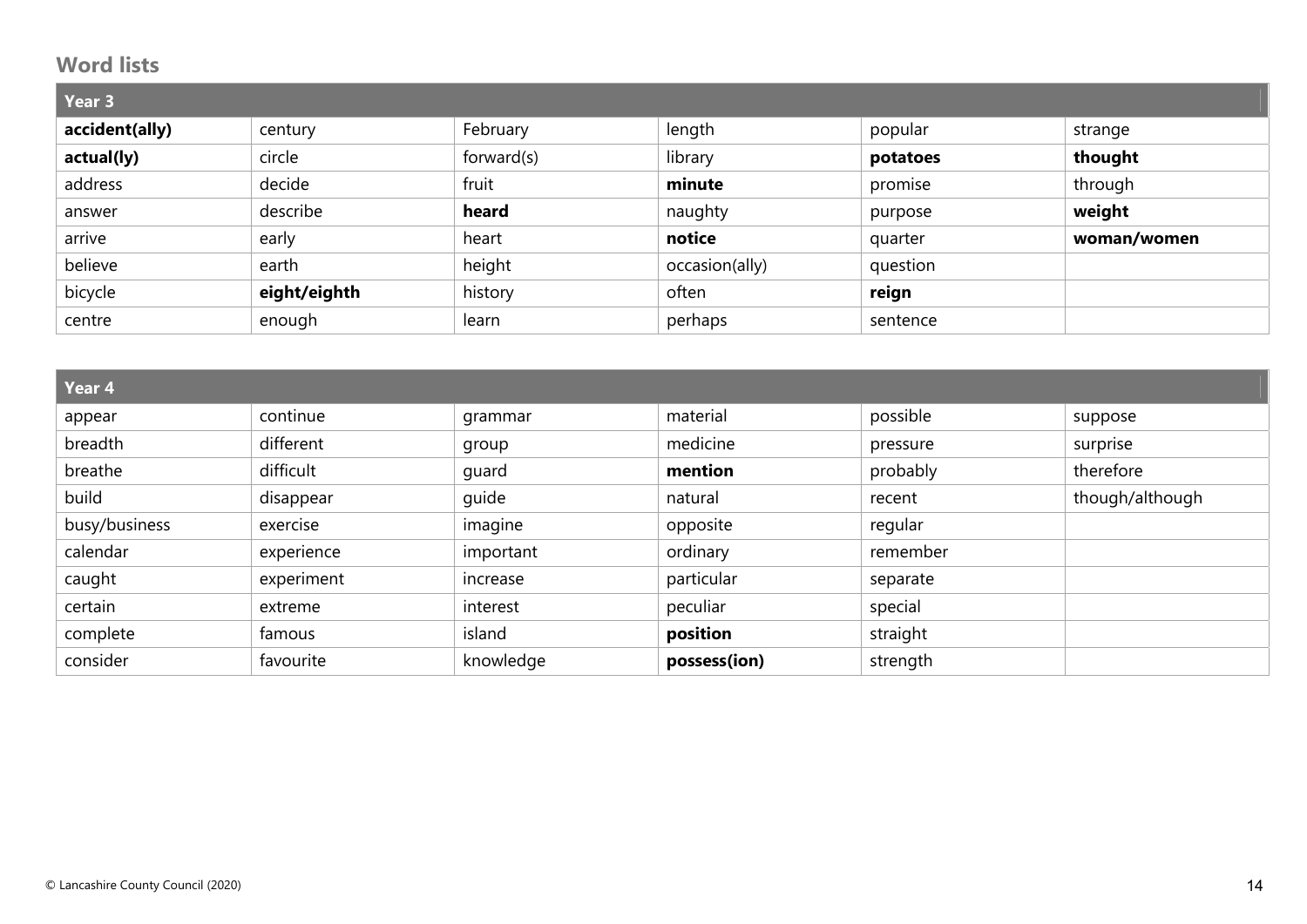#### **Word lists**

| Year 5              |            |             |             |             |             |  |  |
|---------------------|------------|-------------|-------------|-------------|-------------|--|--|
| apparent            | cemetery   | determined  | explanation | interfere   | occupy      |  |  |
| rhythm              | amateur    | communicate | develop     | familiar    | language    |  |  |
| occur               | secretary  | ancient     | community   | dictionary  | foreign     |  |  |
| leisure             | persuade   | shoulder    | available   | conscience* | environment |  |  |
| forty               | lightning  | physical    | soldier     | average     | convenience |  |  |
| equip (-ped, -ment) | government | muscle      | programme   | stomach     | bargain     |  |  |
| curiosity           | excellent  | hindrance   | neighbour   | queue       | temperature |  |  |
| bruise              | desperate  | existence   | individual  | nuisance    | recognise   |  |  |
| twelfth             | rhyme      | vegetable   |             |             |             |  |  |

| Year 6      |                               |            |               |               |             |  |  |
|-------------|-------------------------------|------------|---------------|---------------|-------------|--|--|
| accommodate | category                      | disastrous | immediate(ly) | privilege     | sincere(ly) |  |  |
| accompany   | committee                     | embarrass  | interrupt     | profession    | sufficient  |  |  |
| according   | competition                   | especially | marvellous    | pronunciation | suggest     |  |  |
| achieve     | conscious*                    | exaggerate | mischievous   | recommend     | symbol      |  |  |
| aggressive  | controversy                   | frequently | necessary     | relevant      | system      |  |  |
| appreciate  | correspond                    | quarantee  | opportunity   | restaurant    | thorough    |  |  |
| attached    | criticise<br>$(critic + ise)$ | harass     | parliament    | sacrifice     | variety     |  |  |
| awkward     | definite                      | identity   | prejudice     | signature     | vehicle     |  |  |
| yacht       |                               |            |               |               |             |  |  |